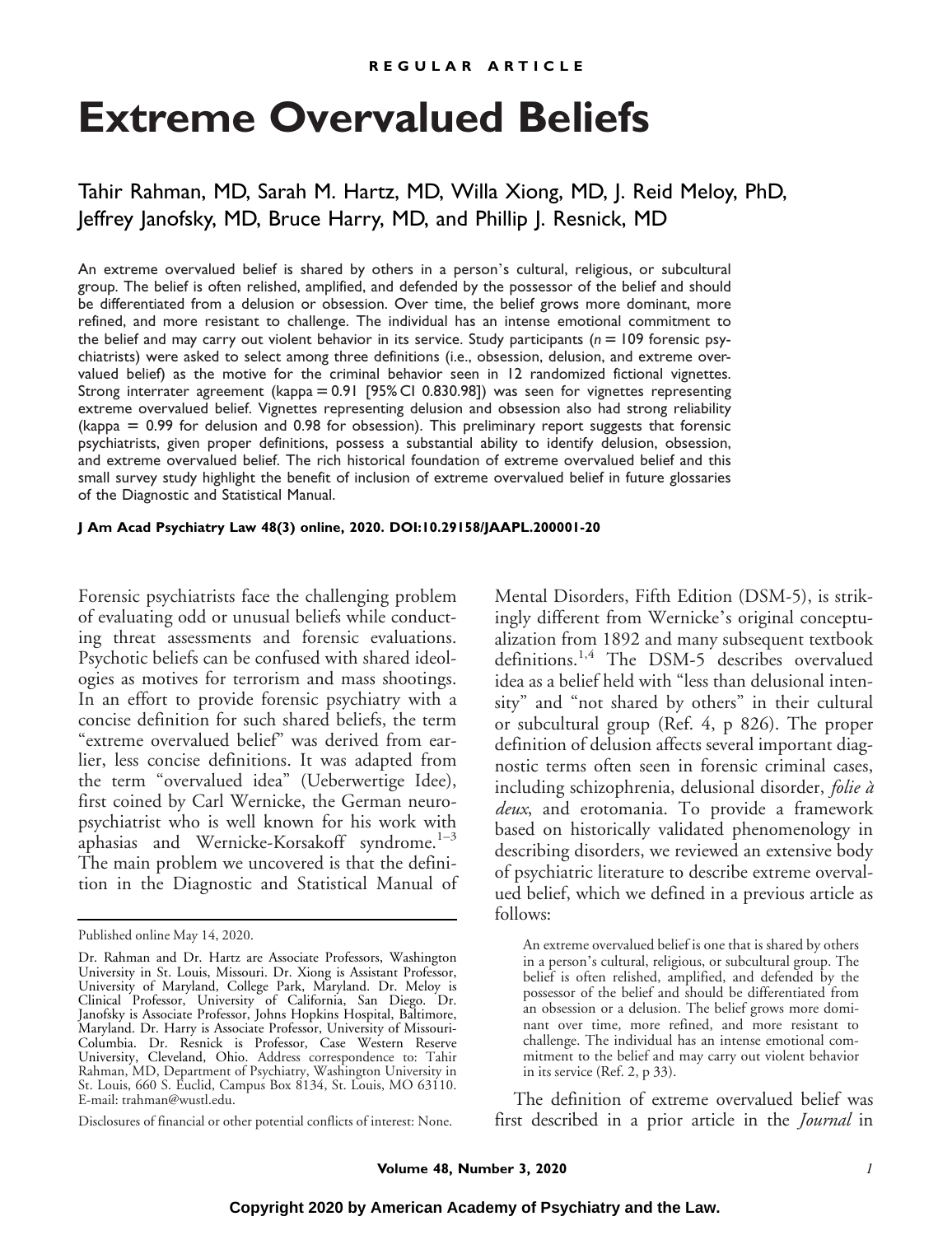response to an analysis of the insanity trial of Anders Breivik, a Norwegian terrorist responsible for the massacre of 77 people, mostly youth, in Oslo and toya, Norway, in July 2011.<sup>2</sup> Mental health professionals disagreed as to whether he held delusions due to schizophrenia or shared beliefs with other rightwing extremists. Prior to his attacks, Breivik released a bizarre manifesto and proclaimed that he was a "Knight Templar" on a mission to cleanse Norway of immigrants. He believed that he would become the New Regent in Norway following a coup d'état and that he would acquire the name "Sigurd the Crusader" as a pioneer in an impending European civil war. Both forensic teams agreed that he did not have hallucinations, nor did he exhibit grossly disorganized speech or behavior. This left his unusual beliefs as the main source of disagreement during his forensic evaluations. The Norwegian court declared that he held extremist beliefs shared by other rightwing groups in Norway and not idiosyncratic, fixed, and false beliefs from delusions, thus rejecting the insanity defense.<sup>2,5</sup>

Similar controversies regarding the source of fixated beliefs erupted in the cases of John Hinckley, Jr. (i.e., fixation on Jodi Foster), and other cases of loneactor terrorism (such as Theodore Kaczynski's fixation on protecting the environment of the Earth).<sup>6</sup> Moreover, in the past two decades, online interaction has been of increasing concern to counterterrorism experts. Reports of violent attacks by lone-actor offenders has increased dramatically.3,7 For example, in a recent case, an individual sent package bombs to political leaders and former U.S. President Barack Obama after viewing online extremist conspiracy theories. In a sentencing memorandum, his attorneys argued that he developed "delusions" and "obsessions" from online interaction.<sup>8</sup> In a separate incident, called "Pizzagate," a man fired shots into a pizza restaurant after he was "self-investigating" an online conspiracy theory that the restaurant was harboring "child sex slaves" linked to the Democratic Party. $9-10$  Mass shootings and acts of terrorism are well known to be inspired by online interaction and social media.<sup>2</sup>

In our review of the literature, we discovered that the term "overvalued idea" varies in its exact wording.11–<sup>17</sup> It is usually described as being different from a delusion or obsession and as having shared ideologies (in keeping with Wernicke's seminal

definition).<sup>11–16</sup> These definitions are summarized in Table 1. Karl Jaspers was also a key figure in bringing rigorous definitions to abnormal psychic phenomena. He defined delusion as qualitatively different from normal belief, with a radical transformation from the meaning attached to events and incorrigible to an extent unlike normal belief. Jaspers also contrasted delusion from overvalued idea; he described the latter as an isolated notion associated with strong affect and an abnormal personality, similar in quality to passionate political, religious, or ethics convictions that are strongly toned by affect and best understood in terms of an individual's personality and unique biography. Thus, Jaspers emphasized that overvalued ideas are isolated notions that develop comprehensibly out of a given personality and situation.<sup>15</sup> Frank Fish also brought the German tradition (including Wernicke) of descriptive psychopathology to English-speaking psychiatrists. His classic British clinical guide continues to influence students of the Royal College of Physicians.<sup>17</sup> He observed that there was frequently a discrepancy between the degree of conviction in overvalued ideas and the extent to which the beliefs directed abnormal behavior. He also argued that patients with overvalued ideas acted on them, determinedly and repeatedly, and compared them to the drive of an instinct, like nest building.<sup>15,17</sup>

## *Fixated Beliefs and Psychopathology*

The classic descriptions of overvalued idea (Table 1) from various international texts are similar; however, they all are clearly different from the definitions in the DSM-5 and the DSM-IV, Text Revision.<sup>11-16</sup> To further confuse matters, several British texts categorize the following conditions as disorders with overvalued ideas: anorexia nervosa; paranoid state, querulous or litigious type; morbid jealousy; hypochondriasis; dysmorphophobia; and parasitophobia (Ekbom's syndrome).12,15,17 Some of these disorders are seen as the product of delusions in U.S. texts. $6,18$ 

Wernicke's 1892 description of overvalued idea,<sup>1</sup> which was recently published in English translation, $^7$ does not mention these disorders. Instead, he described overvalued ideas in the context of criminality and insanity.1,6 Although Wernicke did not explicitly define delusion, obsession, and overvalued idea, he gave case examples and stated that these three cognitive drivers of fixations can be easily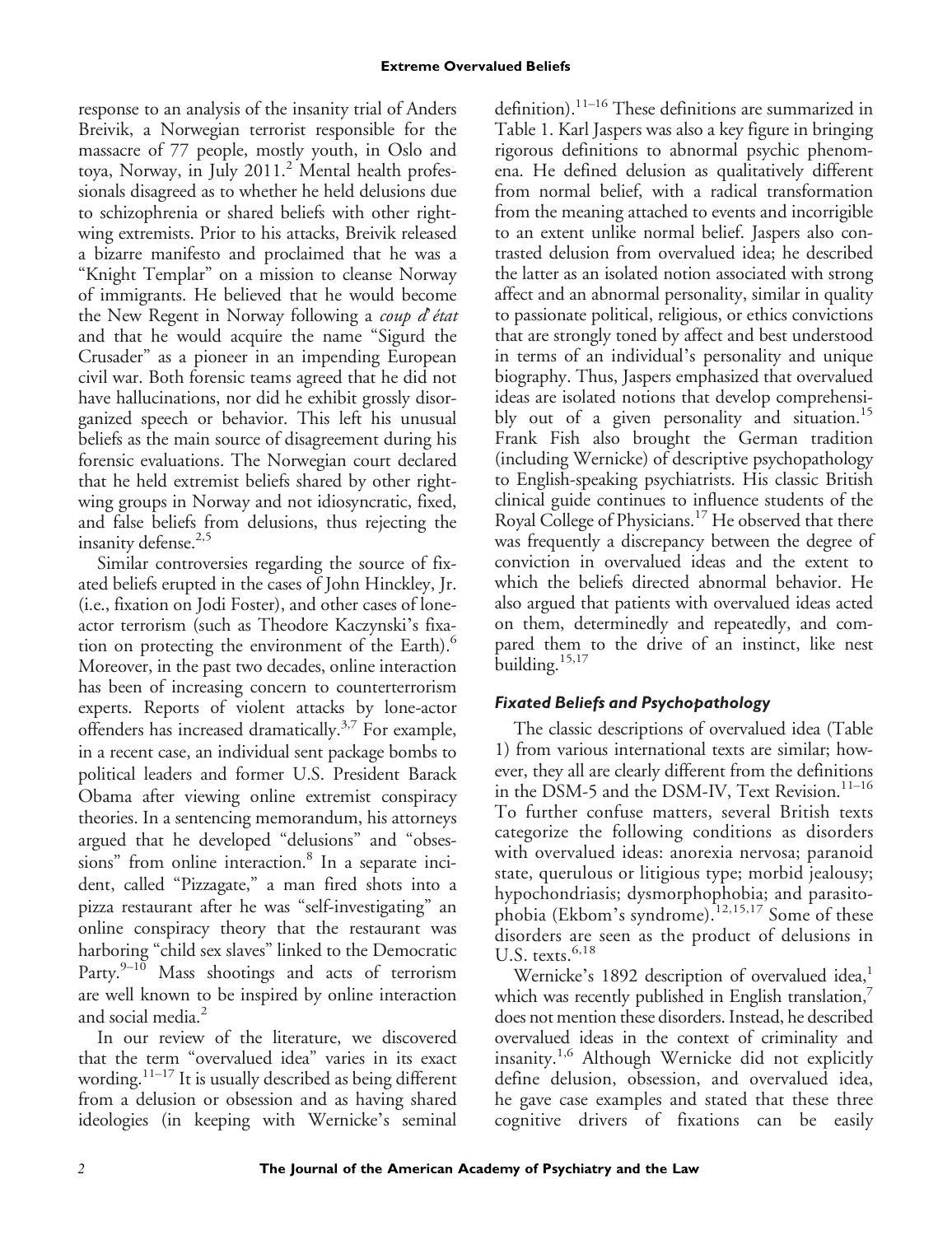| Source                                           | Definition                                                                                                                                                                                                                                                                                                                                                                                                                                                                                                                                                                                                                                                                                                                                                  |  |
|--------------------------------------------------|-------------------------------------------------------------------------------------------------------------------------------------------------------------------------------------------------------------------------------------------------------------------------------------------------------------------------------------------------------------------------------------------------------------------------------------------------------------------------------------------------------------------------------------------------------------------------------------------------------------------------------------------------------------------------------------------------------------------------------------------------------------|--|
| Freudenreich <sup>12</sup>                       | [Overvalued ideas are] a passionate attitude, also known as 'fanatic' in lay terms. One important aspect of overvalued<br>ideas is that they are shared with other people, making them potentially destructive. Remember that delusions, by<br>contrast, are uniquely false ideas held by individuals and identified by others as erroneous. While most people would<br>not jeopardize their careers or lives for overvalued ideas, some will (and are secretly regarded as heroes by those less<br>inclined to fight for an idea) (Ref. 12, p 6).                                                                                                                                                                                                          |  |
| Gelder, Gath, Mayou,<br>Cohen $13$               | An overvalued idea is an isolated preoccupying belief, neither delusional nor obsessional in nature, which comes to<br>dominate a person's life for many years and may affect his actions. The preoccupying belief may be understandable<br>when the person's background is known (Ref. 13, p 10).                                                                                                                                                                                                                                                                                                                                                                                                                                                          |  |
| McHugh <sup>14</sup>                             | An overvalued idea is a thought shared by others in a society or culture but in the patient held with an intense emotional<br>commitment capable of provoking dominating behavior in its service. An overvalued idea differs from a delusion in<br>that delusions are false ideas unique to the possessor, whereas overvalued ideas develop from assumptions and<br>beliefs shared by many others. An overvalued idea differs, too, from an obsession in that, although it dominates the<br>mind as an obsession does, the subject does not fight an overvalued idea but instead relishes, amplifies, and defends<br>it. Indeed, the idea fulminates in the mind of the subject, growing more dominant and more resistant to challenge<br>(Ref. 14, p 243). |  |
| Winokur and Clayton <sup>15</sup>                | [The definitive test of a delusion is] whether an unusual belief is shared by members of the patient's subculture.<br>Delusions must also be differentiated from overvalued ideas, which are fanatically maintained notions, such as the<br>superiority of one sex, nation, or race over others (Ref. 15, p 376).                                                                                                                                                                                                                                                                                                                                                                                                                                           |  |
| Sims <sup>16</sup>                               | The background on which an overvalued idea is held is not necessarily unreasonable or false. It becomes so dominant<br>that all other ideas are secondary and relate to it: the patient's whole life comes to dominate around this one idea. It<br>is usually associated with a very strong affect that the person because of his temperament has great difficulty in<br>expressing (Ref. 16, p 147).                                                                                                                                                                                                                                                                                                                                                       |  |
| American Psychiatric<br>Association <sup>4</sup> | An unreasonable and sustained belief that is maintained with less than delusional intensity (i.e., the person is able to<br>acknowledge the possibility that the belief may not be true). The belief is not one that is ordinarily accepted by the<br>other members of the person's culture or subculture (Ref. 4, p 826).                                                                                                                                                                                                                                                                                                                                                                                                                                  |  |

Table 1 Definitions of Overvalued Idea from Psychiatric Texts

distinguished on clinical grounds. He went on to describe overvalued ideas as experienced by the patient as normal and justified, fully explained by the events that led to their formation.<sup>19</sup>

The historical aspects of Wernicke's seminal work on overvalued idea is elaborated upon in several other articles.1–3,6,19 The definition of extreme overvalued belief utilizes the terms "culture" and "subculture." Section III of the DSM-5 is called "Emerging Measures and Models." It states that "culture refers to systems of knowledge, concepts, rules, and practices that are learned and transmitted across generations. Culture includes language, religion, and spirituality, family structures, life-cycle stages, ceremonial rituals, and customs, as well as moral and legal systems" (Ref. 4, p 749). We believe that online transmission of beliefs also belongs in this model of culture systems. The definition of subculture does not appear in this section but can be thought of as a cultural group within a larger culture, often having beliefs and behavior at variance with those of the larger culture.

Some of these beliefs can be of such peculiar content to people outside of their group that they appear psychotic. For instance, many people believe that being thin is healthy and desirable, but

some individuals overvalue these ideals and develop anorexia nervosa. Another individual might become infatuated with a celebrity and may begin stalking the celebrity. For example, John Hinckley, Jr., despite being infatuated with Jodi Foster, admitted that he had no chance of being with her. Similar behavior arises with religious beliefs, where a subculture (e.g., Al-Qaeda) embraces terrorism. In an online world, the rapid and repeated transmission of false information makes individuals increasingly susceptible to such extreme overvalued beliefs. $3,6$ 

### *Form and Content of Beliefs*

The terms obsession, delusion, and overvalued idea are often used interchangeably by forensic examiners as well as the media.<sup>3</sup> Statements such as, "he was obsessed with anti-government videos" or "he had a delusional belief that he was saving babies by destroying an abortion clinic" provide examples of the confusion arising with various fixated beliefs. The beliefs are of critical importance in determining the motive during insanity evaluations. They are also critical in threat assessment and management because they may require different monitoring and treatment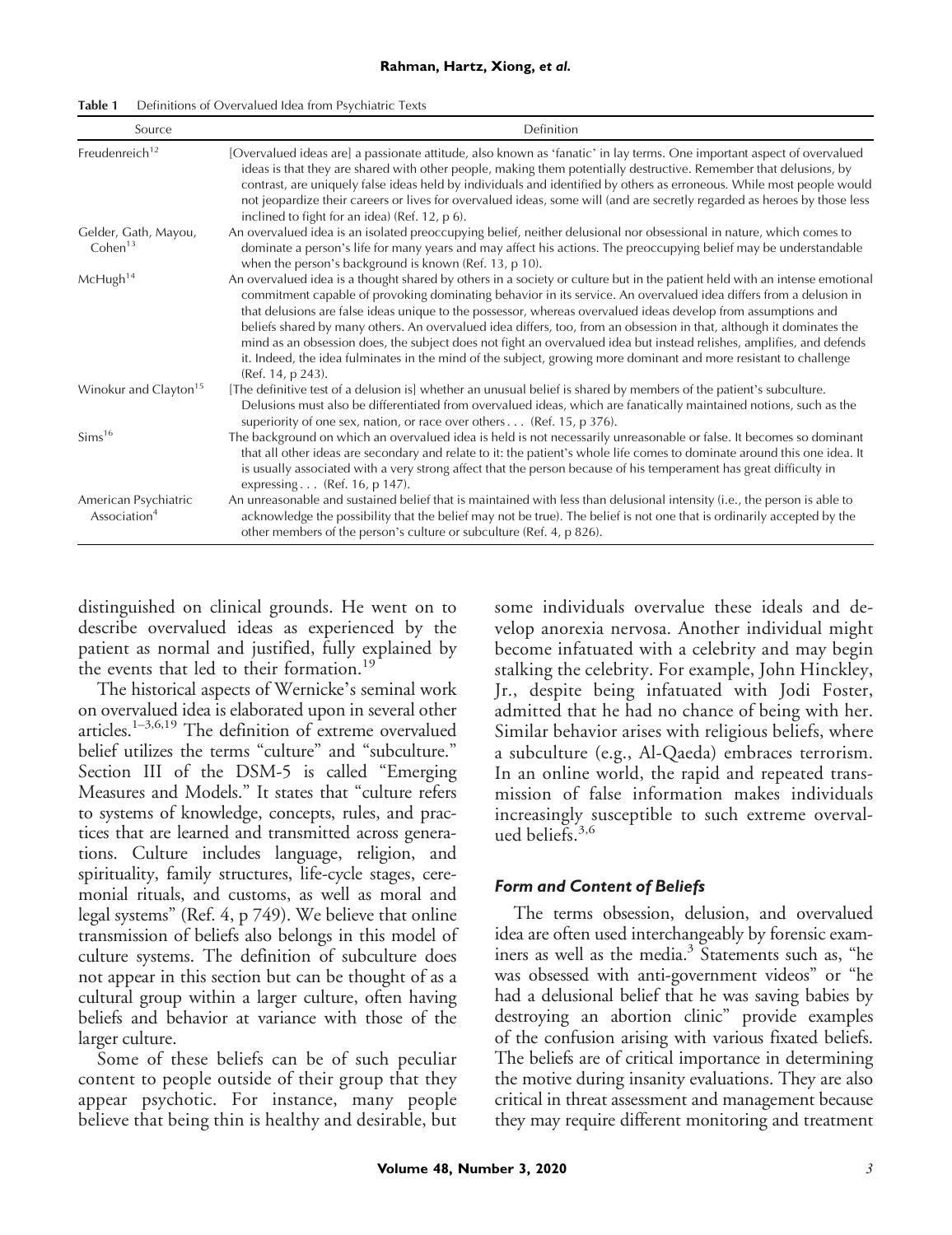strategies. For instance, antipsychotic drugs may help decrease the intensity of delusions in schizophrenia, but they have limited use in treating disorders due to overvalued ideas. For example, eating disorders and Ekbom's syndrome (delusional parasitosis) have both been described as founded on overvalued ideas. The infestation in Ekbom syndrome and learning new ways to diet can be transmitted online. Antipsychotic drugs are not effective for many of these patients; although psychotherapy and separation from others with similar shared beliefs can reduce the contagion effect.<sup>20–21</sup> Therefore, it is critical for examiners to identify the appropriate nature of the beliefs in the context of other signs and symptoms such as mania, disorganized speech, or personality traits.

The concept of extreme overvalued belief as a choice for examiners in forensic cases has been of interest to our group of academic researchers. Addressing pathological fixation by studying these three phenomena (obsession, delusion, and extreme overvalued belief) in psychiatry provides a step toward more precise definitions for the field. Therefore, we decided to conduct a workshop<sup>22</sup> with a live audience survey to test the ability of forensic psychiatrists to apply the above definition of extreme overvalued belief, along with established DSM-5 definitions of obsession and delusion to fictional case vignettes.

## **Methods**

We created 12 fictional case vignettes (four each of extreme overvalued belief, obsession, and delusion cases) of criminal behavior (Table 2). We deliberately chose simple vignettes to demonstrate shared ideologies to differentiate them from fixed false beliefs and obsessions. We first gave them to 10 psychiatry residents at the Washington University in St. Louis, Missouri, to ensure clarity. The discussion and study were conducted during a workshop at the 49th Annual Meeting of the American Academy of Psychiatry and the Law (AAPL) in Austin, Texas in 2018. The simple vignettes were written to simulate cases that the authors hypothesized would have high interrater agreement among attendees of the workshop. They were based on a synthesis of our experience and cases in the psychiatric literature. We recognized that beliefs could not easily be identified without further data such as a person's culture and background, as many textbooks have stated.

Therefore, the vignettes detailed beliefs which, along with other clear signs or symptoms (e.g., disorganized speech and auditory hallucinations for delusional beliefs or repeated intrusive images for obsessional beliefs), could be easily classified. These rigid contours were included to emphasize the need to examine other signs and symptoms in the case narrative to provide a controlled context to identify the type of belief. Because overvalued idea is clearly described in the literature, we chose to assign definitions in that tradition as opposed to the DSM-5 definition (see Table 3) and to assess whether extreme overvalued belief had good interrater reliability among U.S. forensic psychiatrists. The main purpose of our workshop was to gather some preliminary data on the reliability of extreme overvalued belief and to begin a discourse with AAPL members regarding definitions and scenarios described in the survey.

The protocol was approved on an exempt status by the institutional review board at Washington University in St. Louis. The participants were 109 AAPL forensic psychiatry workshop attendees. $^{22}$ Data were collected anonymously using the Turning Point<sup>23</sup> live-audience response system in which participants responded using a handheld clicker. The fictional vignettes for each category were presented in random order.

Based on the responses from the participants, Cohen's kappa coefficients and corresponding variances were computed for each vignette.<sup>24</sup> To quantify the overall reliability of the definition of extreme overvalued belief, a random effects meta-analysis of the kappa coefficients was conducted corresponding to each extreme overvalued belief vignette, weighted by the inverse variance. All statistical analyses were conducted in R software.25

## **Results**

Out of 109 forensic psychiatrists surveyed, a high degree of interrater agreement was found in selecting one of the three definitions for beliefs commonly encountered during threat assessments and forensic evaluations. The kappa scores for the vignettes corresponding to extreme overvalued belief (vignettes 1, 5, 6, and 10) are presented in Table 4. A meta-analysis of the four vignettes found the summary kappa  $=$ 0.91 (95% CI 0.83–0.98), representing "a nearly perfect" degree of interrater reliability as defined by kappa > 0.8. One vignette involving shared religious ideology and the planet Jupiter had a lower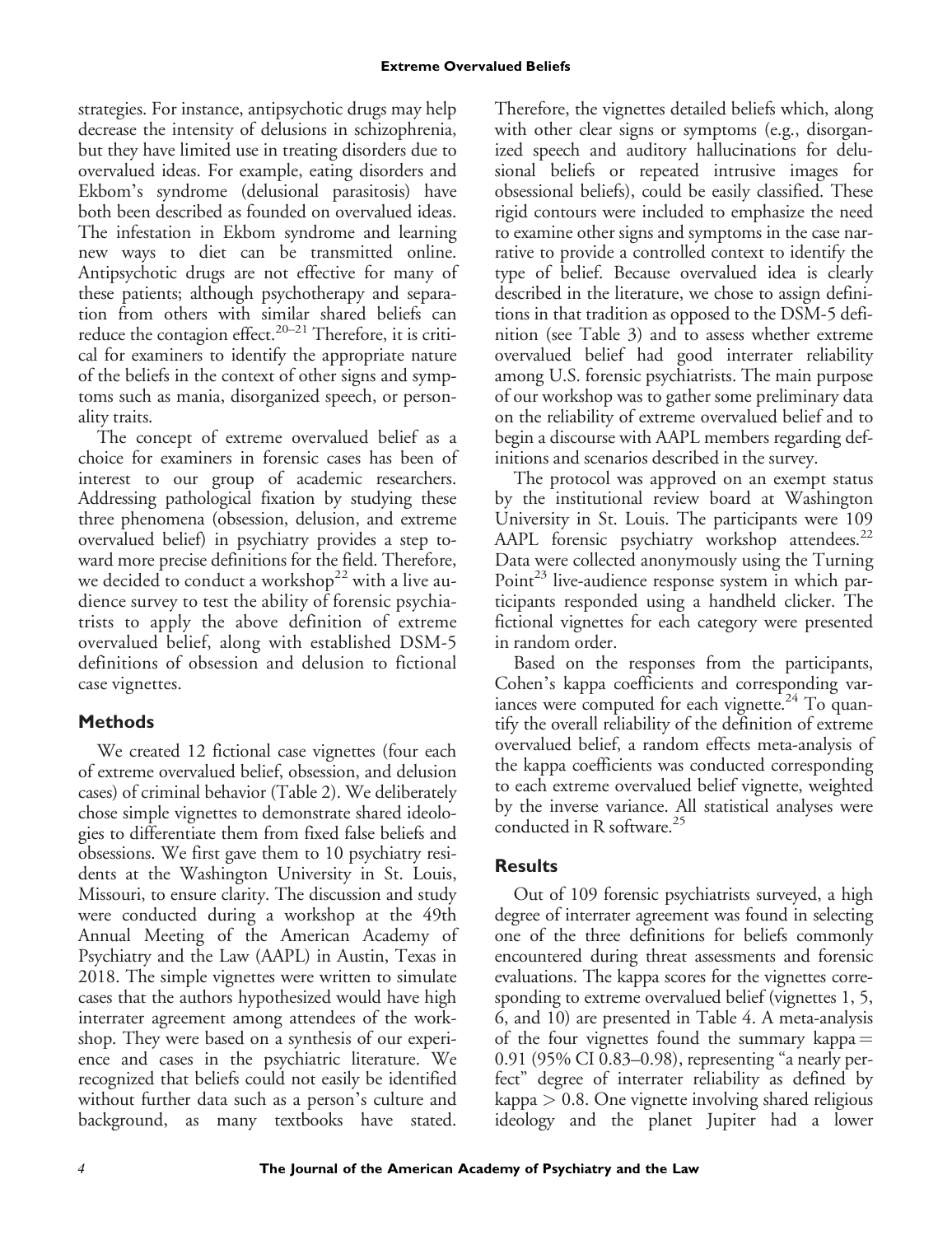#### Table 2 Vignettes

- 1 A 35-year-old man with no prior psychiatric disorder plants bombs at a factory that builds computers. He is arrested before anyone is harmed. After his arrest, he tells the police that he believes that computers are ruining the planet and the ecosystem. He is an avid environmentalist and belongs to a group that advocates for the protection of the environment. He regularly attends meetings that advocate violence to "save planet Earth" from total destruction. He believes that others in his group will follow his lead and that he is a hero for doing this. No past psychiatric history or current symptoms are found, and the exam is notable only for increased speech volume when explaining the reasoning for his actions. (Extreme Overvalued Belief)
- 2 A 27-year-old male graduate student is questioned by police after he tells a new friend that he struggled with "weird thoughts of shooting a lot of people." On exam, he is anxious and stated that he never wants to harm anyone. He hates guns and has never owned one. If he sees a knife or a gun, he is "afraid of what might happen." Since his late teenage years, he has had repeated, intrusive images of people getting shot or killed and unwanted thoughts that weapons could hurt him as well. These images and thoughts cause him severe anxiety and distress, and he avoids crowds because it makes these thoughts worse. He has panic attacks at times and was treated in an emergency room for them five years ago. (Obsession)
- 3 A 40-year-old man with unclear past psychiatric history is arrested after stabbing his neighbor to death. He tells police that his neighbor was a space alien and that the "world is now safe" because he stopped the alien. On exam, he is disheveled and has disorganized speech. His home is found to be unkempt, littered with cigarette butts, with all the windows and vents covered with plastic trash bags and duct tape. (Delusion)
- 4 A 38-year-old man is detained and questioned by airport security after he is seen with religious books on an airplane that frightened another passenger. Security discovers many prayer books in his luggage. He appears anxious and states that he cannot refrain from praying because he has recurrent thoughts of the plane crashing and believes that reciting his prayers 15 times every time the clock lands on the hour will keep him safe. He states, "This probably sounds ridiculous to you, but I can't help it." These thoughts have bothered him for many years, and he is only able to stop them with the prayer routine. As a child, he always had to look under his bed three times before he went to bed. (Obsession)
- 5 A 42-year-old male is arrested after violent behavior during an anti-government protest. During and after his arrest, he challenges the legitimacy of the U.S. government and the entire criminal justice system. During his arraignment, he shouts out odd and what appear to be nonsensical statements to the court. After the courtroom proceedings, he exhibits organized, rational, sequential, and coherent thought processes. Further collateral information is obtained. He is neatly dressed, has no hallucinations, no prior psychiatric treatment, and no grossly disorganized behavior. He belongs to a group called "Freedom Rights" who refuse to pay income taxes and believe that they are free of any legal constraints because they don't recognize the legitimacy of the U.S. government. He has also delivered speeches to crowds espousing such beliefs. (Extreme Overvalued Belief)
- 6 A 40-year-old man is arrested after carrying Sarin nerve agent on a subway in a major metropolitan area. Witnesses tell police that a toxin took effect in a matter of seconds, leaving several people dead. The man states to police that "people must die to elevate their souls" and that "their souls would reach the planet Jupiter." After further investigation, it is determined that he belongs to a "new age church" in which all members believe that their souls will be saved after they die and that the souls will travel to the planet Jupiter to meet a prophet from centuries ago. He smoked marijuana as a teenager but became religiously devout and stopped using all drugs after he joined his church. He has no other psychiatric history. (Extreme Overvalued Belief)
- 7 A 32-year-old man with a history of prior psychiatric hospitalizations is arrested after a mass shooting in which he opened fire on 12 people attending a multicultural event, resulting in five dead and seven wounded. He has been hearing voices since adolescence. On exam, his speech is found to be grossly disorganized. He believes that he is a "superhero here to do good work," that all the people he shot are "future devils," and that he can tell "good people from bad people by looking into their souls." He has been treated with antipsychotic drugs in the past but stopped taking them two to three years ago. (Delusion)
- 8 A 24-year-old man with chronic mental health problems is arrested after killing his parents. He stated that his parents are actually "undercover government agents" who are harassing and spying on him. He tells the examiner that he knows that these individuals are not his parents, but rather imposters. He is certain of this because "my real parents walk and talk differently." He has a previous mental health admission for threatening his parents and assaultive behavior toward them. On exam, he is disheveled and unkempt, and requires repeated questioning because he frequently goes off on tangents. He was seen responding to auditory hallucinations by staff. (Delusion)
- 9 A 19-year-old woman is seen by police after she tells her neighbor that she has thoughts of stabbing her parents. She is visibly upset when evaluated and states that she loves her parents and would never want them harmed by anyone. She reports images of seeing her parents being stabbed that will not leave her mind. She tries to distract herself by singing or walking around. By the end of the interview, she is calmer and feels her thoughts are "silly" but very intrusive. She has some insomnia but denies all other symptoms and is willing to seek help for this problem. (Obsession)
- 10 A 43-year-old man shoots and kills a police officer during a routine traffic stop. An investigation reveals that he had formed many odd beliefs after several years of Internet use. It is determined that he and others he interacted with online believe that the U.S. government was originally set up by the founding fathers but was secretly replaced by a new government system based on admiralty law, the law of the sea and international commerce. He believed in the process of "redemption" and began filing multiple complex, legal-sounding documents to tap into a secret U.S. Treasury account that he and others believed had been set up for him at birth to draw on at any time. He was routinely rejected by the courts, his house was foreclosed on, and he was about to be evicted. On forensic evaluation, he spent much time talking about his redemption ideas, had no other symptoms, and said he "snapped" when he was pulled over by a government official. Upon a review of the Internet sites, it is determined that his beliefs match those of many others in videos devoted to this topic. (Extreme Overvalued Belief)

(Continued)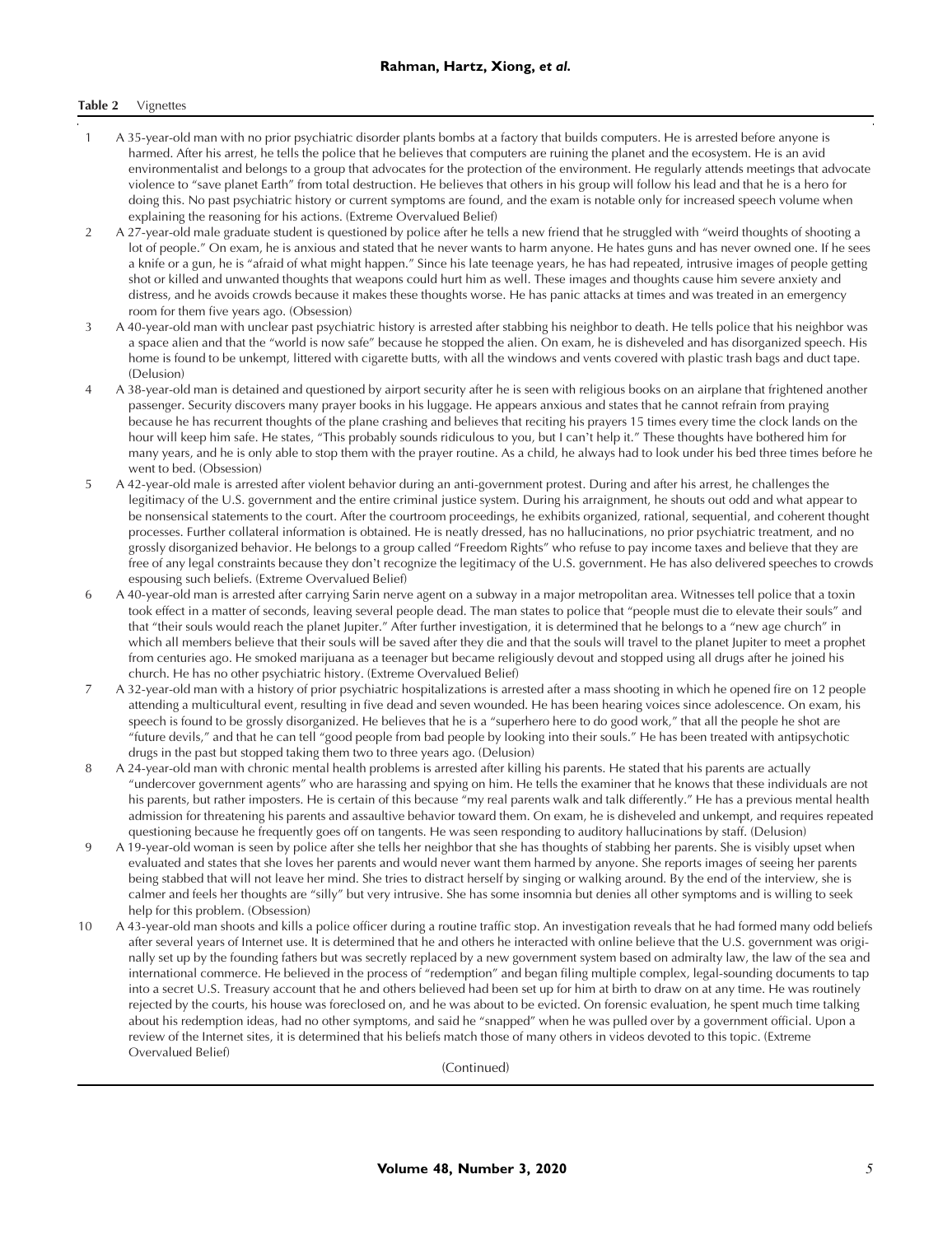#### Table 2 Continued

11 A 38-year-old woman is arrested after she stabs and kills her gynecologist. She recently found out that he that also performs abortions. She believes that the doctor is trying to kill her unborn baby by forcibly performing an abortion on her. She is taken to an emergency room after her arrest because the police cannot understand her speech patterns and she is so upset about her "unborn baby being harmed." A pregnancy test is found to be negative, yet she insists that she is carrying "the first cousin of God" in her body. She can hear voices of many gods and demons telling her she is a bad person who must stop her doctor from killing her unborn baby. On exam she is disheveled and has grossly disorganized speech. A newspaper story the next morning reads, "Abortion doctor killed by crazed fanatic." (Delusion)

12 An 18-year-old woman is detained by security for trying to jump over a barrier into a secure area. When questioned, she is quite upset and tearful as police are called to investigate. She states that the lotion she uses to keep her hands clean was accidentally left in her luggage and she was trying to get it back. On exam, she has numerous lesions from skin picking all over her body. She washes her hands 50 to 60 times a day. The skin on her hands is cracked and bleeding. She has intrusive, unwanted thoughts of getting "the AIDS virus from someone." She knows it is not how people get the virus, but she can't seem to control these intrusive thoughts. The lotion she has in her luggage is what she likes to use to prevent getting sick. (Obsession)

agreement score (vignette 6). Vignettes representing delusion and obsession also had very high reliability: summary kappa $= 0.99$  for delusion and 0.98 for obsession.

### **Discussion**

Clear definitions of the beliefs we describe here are of importance to clinicians, forensic examiners, the criminal justice system, media, and researchers. An increasingly online world has changed the way group dynamics influence beliefs. Forensic examiners often struggle to categorize odd and unusual beliefs in the individuals they examine.<sup>26</sup> A failure to recognize shared versus idiosyncratic beliefs, as highlighted by the Breivik, Hinckley, Kaczynski, and recent online inspired terrorism cases, may lead to inaccurate diagnostic classification.2,3,7,14,19,27 Our results provide some preliminary data that an extreme overvalued belief can be reliably separated from delusion or obsession (within the constraints of the survey's limitations). Extreme overvalued belief needs further empirical assessment with larger numbers and in the context of real-world cases.

We acknowledge that there is inherent bias in creating controlled fictionalized vignettes with obvious signs of disorders such as auditory hallucinations along with delusions (schizophrenia) or intrusive thoughts since childhood (obsessive-compulsive disorder). This was done with the hope that future study designs could be extrapolated from our initial investigation. Although there was almost perfect agreement among forensic psychiatrists in selecting the motives in the fictional case vignettes here, we are cautious in interpreting these results. A genuine evaluation should be conducted only after a thorough review and examination in accordance with established forensic guidelines.

In vignette 6, there was less agreement among examiners, as noted in Table 4. We speculate that this was because of changes to the DSM-5 that participants may not have appreciated, specifically that the bizarre content of beliefs (e.g., "souls going to the planet Jupiter") was given less importance as a

| Delusion                                   | A false belief based on incorrect inference about external reality that is firmly held despite what almost everyone else<br>believes and despite what constitutes incontrovertible and obvious proof or evidence to the contrary. The belief is not ordi-<br>narily accepted by other members of the person's culture or subculture (i.e., it is not an article of religious faith)<br>(Ref. 4, p 819).                                                                          |
|--------------------------------------------|----------------------------------------------------------------------------------------------------------------------------------------------------------------------------------------------------------------------------------------------------------------------------------------------------------------------------------------------------------------------------------------------------------------------------------------------------------------------------------|
| <b>Extreme Overvalued</b><br><b>Belief</b> | A belief that is shared by others in a person's cultural, religious, or subcultural group. The belief is often relished, amplified,<br>and defended by the possessor of the belief and should be differentiated from a delusion or obsession. The belief grows<br>more dominant over time, more refined, and more resistant to challenge. The individual has an intense emotional com-<br>mitment to the belief and may carry out violent behavior in its service (Ref. 3, p 2). |
| Obsession                                  | Recurrent and persistent thoughts, urges, or images that are experienced, at some time during the disturbance, as intrusive<br>and unwanted and that in most individuals cause marked anxiety or distress. The individual attempts to ignore or suppress<br>such thoughts, urges, images, or to neutralize them with some other thought or action (i.e., by performing a compulsion)<br>(Ref. 4, p 826).                                                                         |

Table 3 Definitions for Workshop Survey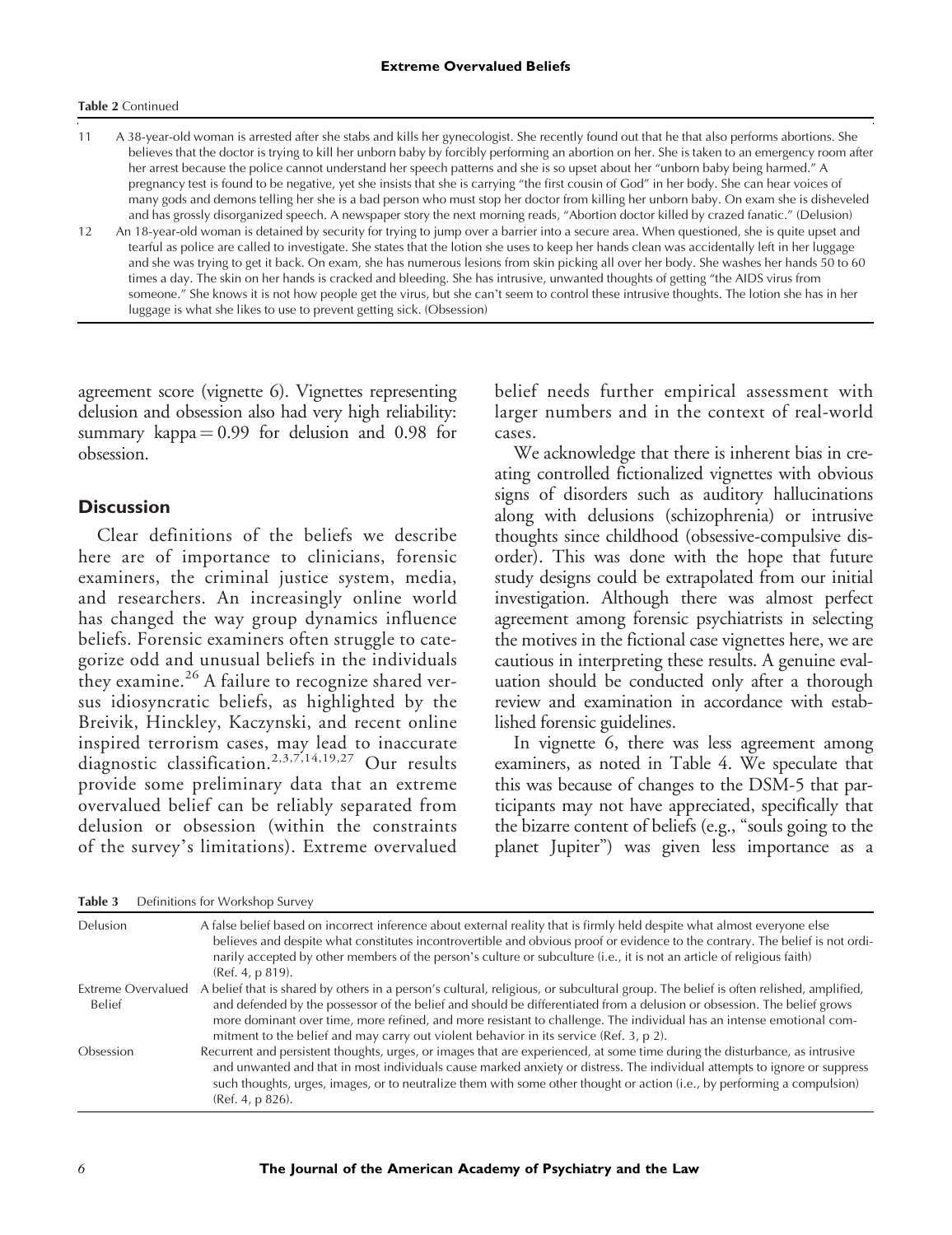| Vignette | Estimated kappa (95% CI) |
|----------|--------------------------|
|          | 0.91(0.85, 0.98)         |
| 2        | 0.96(0.91, 1.00)         |
| 3        | 0.99(0.96, 1.00)         |
| 4        | 0.94(0.89, 1.00)         |
| 5        | 0.96(0.91, 1.00)         |
| 6        | 0.73(0.62, 0.84)         |
| 7        | 0.99(0.96, 1.00)         |
| 8        | 0.99(0.96, 1.00)         |
| 9        | 0.99(0.96, 1.00)         |
| 10       | 0.90(0.83, 0.97)         |
| 11       | 0.99(0.96, 1.00)         |
| 12       | 0.99(0.96, 1.00)         |

Schneiderian first-rank symptom of a bizarre delusion or special hallucination in the DSM-5 compared with the DSM-IV.<sup>15,16</sup>

We also acknowledge that the survey is limited by forcing the psychiatrists to choose one of three categories of pathological beliefs (i.e., without allowing for the possibility of no diagnosis, normal belief, or culturally sanctioned belief). Extremist ideology itself is not a diagnosis, and the pathological nature of a belief does not always depend on a criminal act (behavior). In fact, it is the criminal act that is extreme in the vignettes, without the cases making an argument that the beliefs themselves are. Therefore, the results provided here are not intended to explain why some people with shared beliefs engage in socially deviant behavior while others do not. It is often difficult in psychiatry to distinguish psychotic from nonpsychotic symptoms when there are no easily identified symptoms as provided in the fictional vignettes. For example, an individual with schizophrenia could have both delusions and extreme overvalued beliefs. Another individual might present with manic symptoms, cognitive deficits, and have extreme overvalued beliefs. Such cases could prove difficult and create equally strong yet opposing forensic opinions regarding insanity. Our survey, with its easily identifiable diagnostic clues, may be vastly different from such actual cases.

Finally, although forensic psychiatrists are trained to identify delusions in insanity cases, our survey might be prejudicial in associating extreme overvalued beliefs with violence, but not delusions. Among the three definitions surveyed, only extreme overvalued belief contains a propensity toward violence in the definition: "the individual has an intense emotional commitment to the belief and may carry out violent behavior in its service" (Ref. 3, p 2). Individuals operating under the influence of delusions may also be predisposed toward violence (driven by fear of persecution, revenge, etc.). Psychosis involving persecutory or Capgras delusions represent salient risk factors for violence among individuals with a major mental illness<sup>28</sup> and were not equally stressed in the survey. Delusions and extreme overvalued beliefs may contribute to violent behavior. It is also important to note that many persons with such beliefs may never engage in such acts.

## **Conclusion**

Current definitions of delusion and overvalued idea in the DSM-5 pose a challenging problem for differentiating delusion from rigidly held, nondelusional, culturally shared beliefs. We believe that classifying beliefs by putative causation would promote progress in forensic psychiatry.<sup>28</sup> The concept of an overvalued idea has been ignored by psychiatry in the United States,<sup>18</sup> and it is now seen as an important cognitive driver in many cases of terrorism, assassinations, and targeted violence.<sup>2,3,29–31</sup> Regardless of the diagnosis, we stress that it is important for forensic psychiatrists to properly identify a defendant's belief as either a fixed false conviction (i.e., a delusion) or as an intense emotional commitment to a commonly held belief shared by other members of his or her cultural group (i.e., an extreme overvalued belief).<sup>6</sup>

Fixation on a person or cause with an accompanied deterioration in social or occupational function has recently been identified as an important correlate and warning behavior for targeted violence. This includes a noticeable increase in perseveration, strident opinion, negative statements about the target(s), increasing anxiety or fear about the target, and an angry emotional undertone.<sup>29–31</sup> Our preliminary findings provide evidence of high interrater reliability of extreme overvalued belief among forensic psychiatrists when forced to choose among three definitions with fictionalized vignettes. Further studies should be conducted to determine reliability in real-world cases without the controlled clues given in fictional vignettes.

We believe the definition can aid research to discover mechanisms by which a pathological transition occurs from "normal-valuedness" to "over-valuedness." Cognitive dissonance has been found to be an effective tool in the prevention of anorexia nervosa, a common disorder caused by overvalued ideas.<sup>31</sup> Further study of such disorders, utilizing data derived